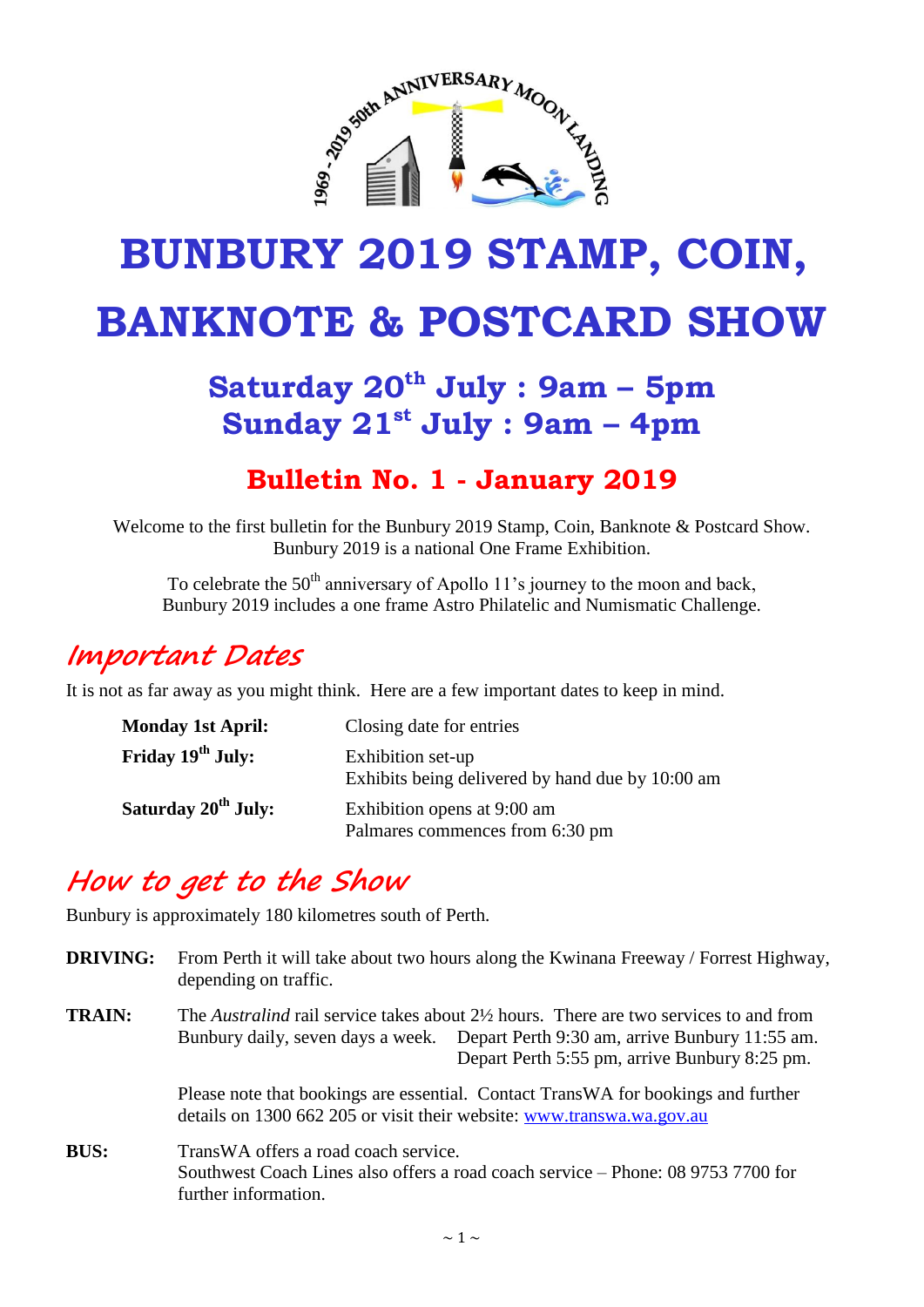#### **The Venue**

The Show will be held at the South West Italian Club, 20 White Street, East Bunbury, Western Australia. There is plenty of space to accommodate the expected 100 entries, dealers (stamps, coins, banknotes & postcards), youth, information and souvenir tables as well as a refreshments area.





# **Free Shuttle Service**

We will be operating a free shuttle service between the Show to and from the City Centre, Train & Coach Passenger Terminals as well as the main hotels and motels at key times. Simply advise us of what you need (either beforehand or at the show – please give us some notice) and we will do our best to come up with a suitable schedule.

#### **Accommodation**

Bunbury is a City of approximately 35,000 people with several accommodation options which may be accessed via the various internet hotel search facilities or by contacting the Bunbury Visitor Centre on (08) 9792 7205.

The Organising Committee has inspected some of the options and as a result is prepared to recommend the Quality Hotel Lighthouse (4 stars, 1.5 km from City Centre), which will be the main accommodation for the Judging Team, and the Bunbury Apartment Motel (reasonably priced, a little way out of town, room configurations that cater for singles, couples and families).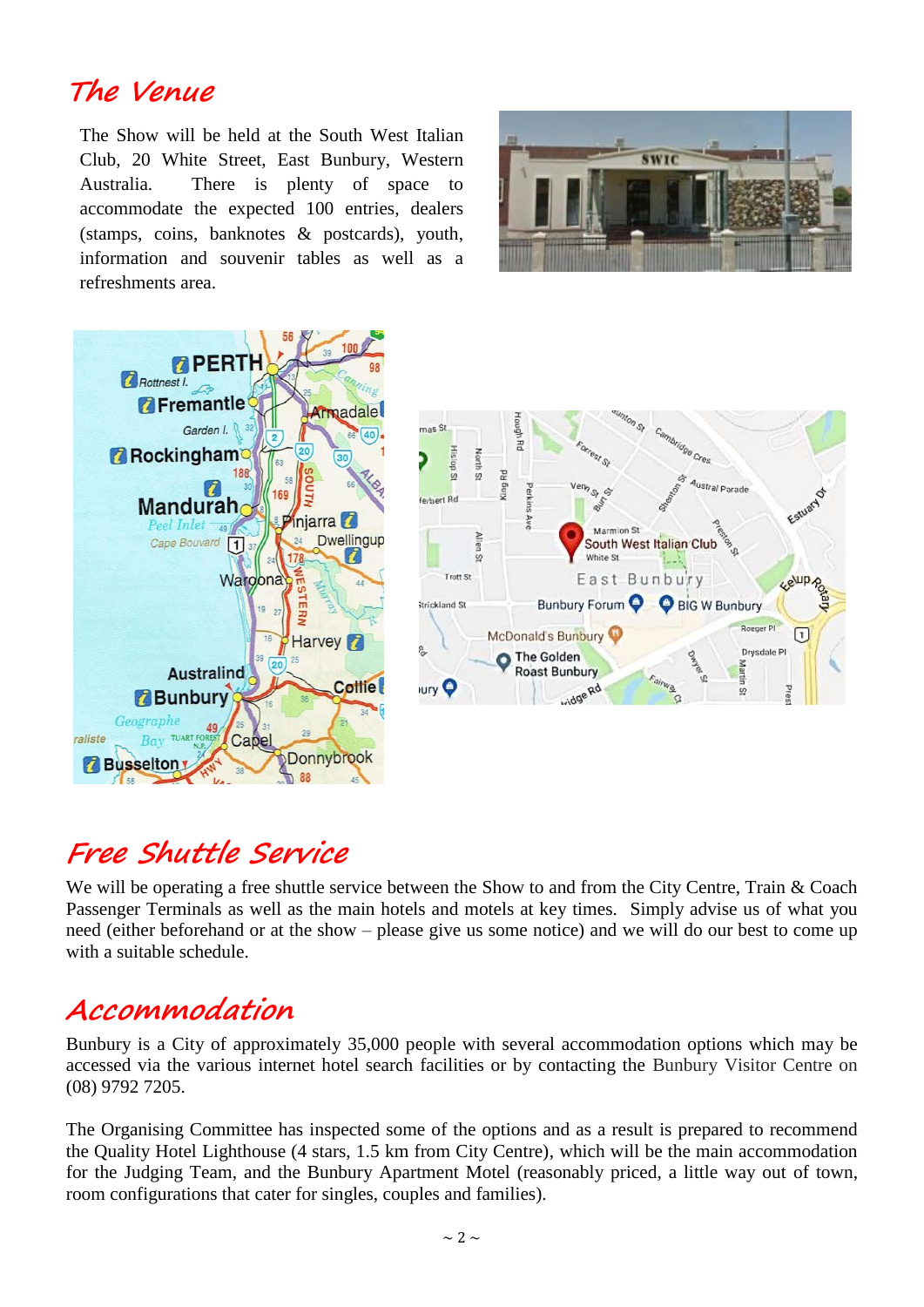### **Prospectus & Entry Forms**

Visit our website for a copy of the Prospectus and Entry Forms (Philatelic & Numismatic).

<http://www.wapc.org.au/wp-content/uploads/2019/01/Bunbury-2019-Stamp-Show-PROSPECTUS.pdf> <http://www.wapc.org.au/wp-content/uploads/2019/01/Bunbury-2019-Entry-Form-Philatelic.pdf> <http://www.wapc.org.au/wp-content/uploads/2019/01/Bunbury-2019-Entry-Form-Numismatic.pdf>

#### **Prizes**

The prizes that you would normally expect at a One Frame Exhibition will be on offer. A Special Prize will also be awarded to the best Astro entry.

Societies or individuals who intend to donate a prize to the Show – please contact us with the details so that they can be included in the Exhibition Catalogue.

## **Astro One Frame Challenge**

It was the 20th July 1969 when US astronaut Neil Armstrong took that one small step, a step so marvellous that 600 million people across the world tuned in to watch. This was one of the most significant events of our time and the start of hundreds of space expeditions. NASA supplied us with amazing images of the moon landing while astronauts Neil Armstrong and Buzz Aldrin gave us some memorable quotes.

In order to celebrate the 50th anniversary of Apollo 11's journey to the moon and back the **Bunbury 2019 National One Frame Exhibition** includes a One Frame Astro Philatelic and Numismatic Challenge.

Your One Frame Astro exhibit can encompass any philatelic or numismatic material related to space exploration. It might be a study of the scientific and technical progress achieved in the conquest of space, chronologically recording the relevant events within the different programs or it might be about stratospheric research, early rocketry and the precursors to the various types of spacecraft.

Why not give it a go? Put together a 15 page one frame exhibit and enter the Bunbury 2019 Astro Challenge (for coin/medallion entries, a one case exhibit). For more details, check our prospectus.

# **Palmares (Awards Dinner & Prize Presentations)**

The Palmares will be held on site at the Show. Ticket prices and details will be included in our next Bulletin.

### **Souvenirs**

Souvenirs are an important aspect of any Show. At this time some details are still being finalised. A full listing, together with Order Form will be included in Bulletin No. 2.

#### **Bus Tour**

We are looking to arrange a bus tour, so if you are bringing a spouse or partner who is not a collector, they might like to consider a tour of the surrounding countryside. Full details will be in our next Bulletin.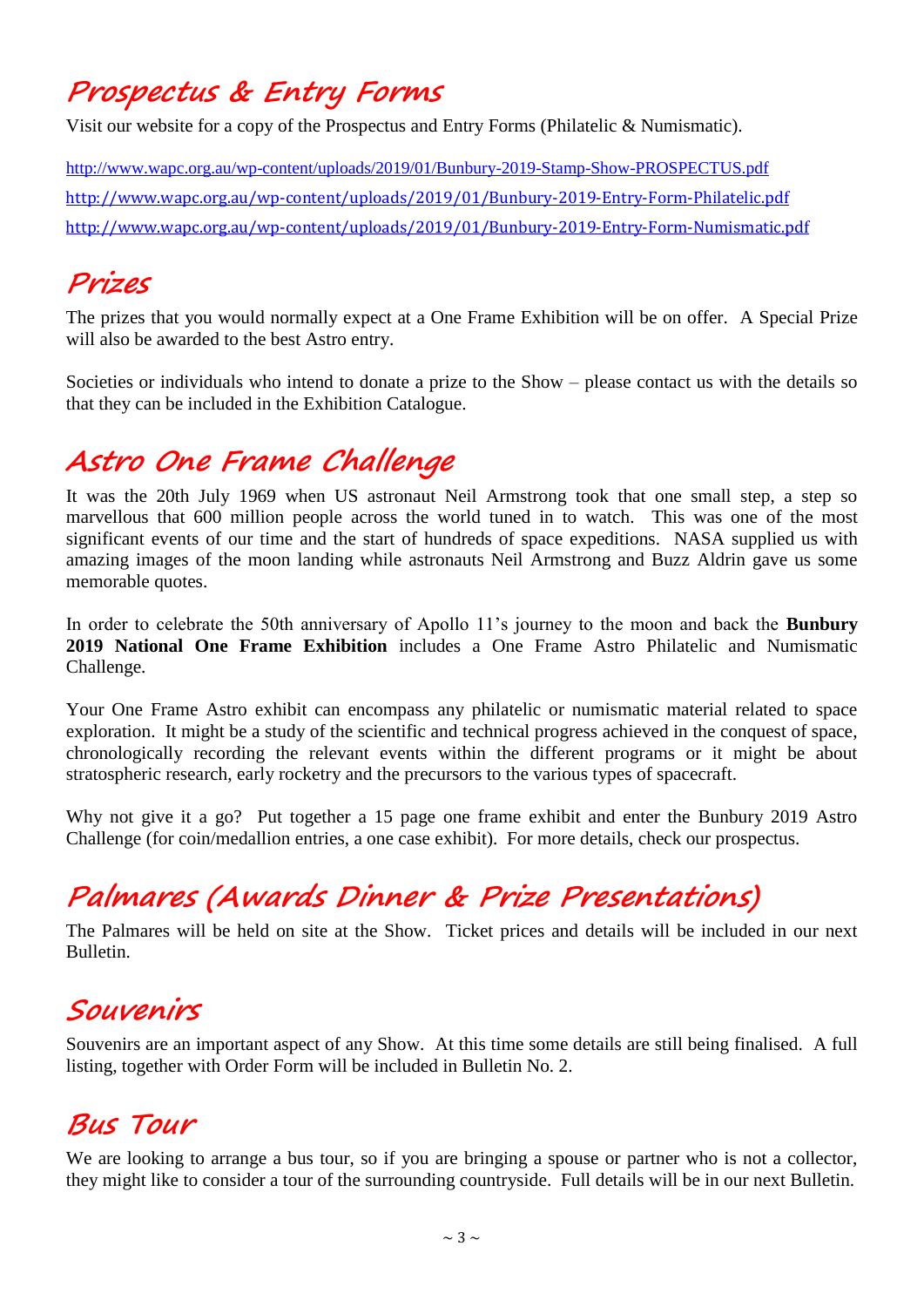#### **Contact Us**

Visit our website for all the latest information and much more.

<http://www.wapc.org.au/bunbury-2019/>

Follow us on Facebook and keep up to date.

For further information:

Email our secretary, Johanna : [johanna@southwest.com.au](mailto:johanna@southwest.com.au)

Or ring Mike : (08) 9384 4981

# **Visit Bunbury and the South West**

Before or after the Show – visit some of Bunbury's attractions, take a holiday and/or tour the South West. Bring your family. Plan an extended stay to allow more time to explore this wonderful region. Contact the Bunbury Visitor Centre [(08) 9792 7205] to explore the full range of possibilities.

<https://www.australiassouthwest.com/business/services/bunbury-visitor-centre>

Bunbury – the City of 3 Waters - is a vibrant seaside port city undergoing a renaissance with a massive event calendar and an ever-growing collection of independent boutiques, small bars and produce-driven cafes. Only minutes away are the green pastures, vineyards, undulating hills (and a mountain), fertile valleys and quaint towns of the Geographe region.



The Bunbury Lighthouse is a striking landmark. It stands some 25 metres above the ground and its light is visible from 27 kilometres away. The original Lighthouse on Marlston Hill served for 33 years until 1903 when increased trade created the need for a more modern facility. It was moved to its present site in 1971.



A friendly pod of more than 100 wild bottlenose dolphins frequents the calm waters of Koombana Bay. Koombana Bay is just two kilometres east of Bunbury and is one of few places in the world where you can enjoy a magical encounter by choosing to join a swim tour, a wildlife cruise or a 'meet and greet' in the dolphin interaction zone at the shoreline.



The Mangrove Boardwalk takes you on a unique walk through the remnants of mangroves that used to grow some 20,000 years ago. Located on Leschenault Estuary, the boardwalk allows a close up view of the unusual vegetation that now grows within the mangroves. Bring along your binoculars to spot over 60 species of water birds that inhabit the area.